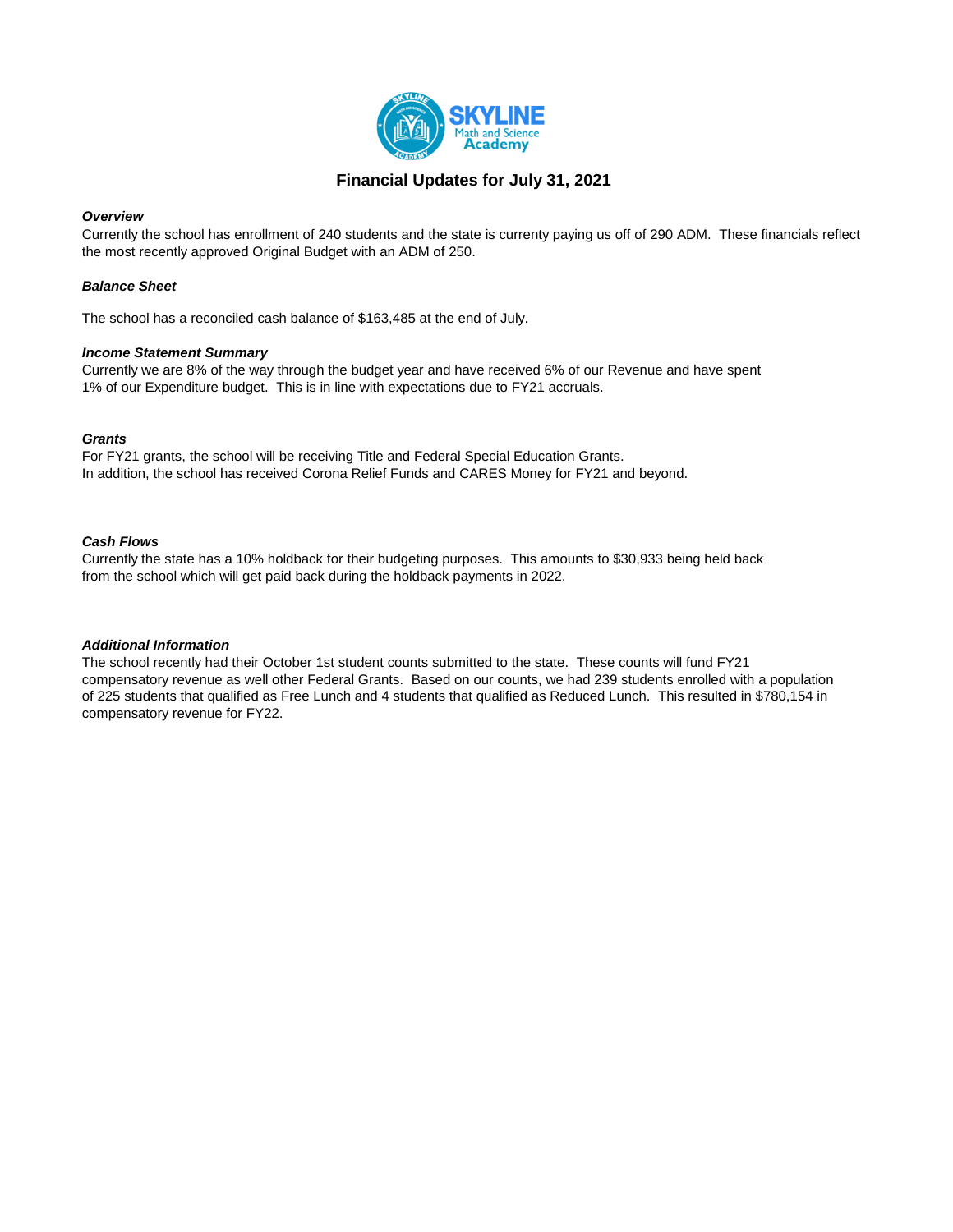

# **Skyline Math and Science Academy**

Financial Dashboard for: 7/31/2021

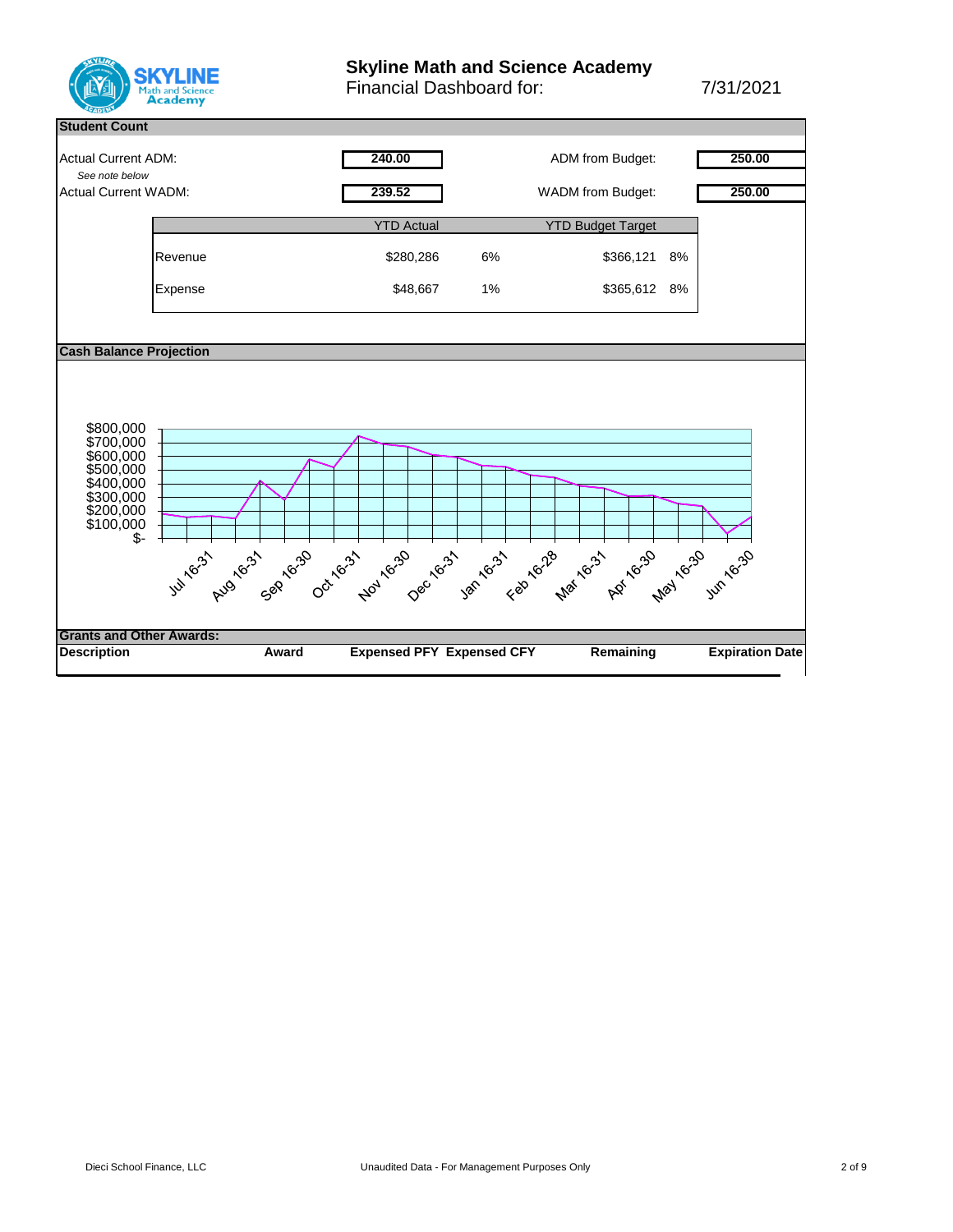

#### **Financial Ratios:**

|                                                                      | <b>YTD Actual</b>       | FY22 Budget     | Desired         |  |  |  |  |  |  |  |
|----------------------------------------------------------------------|-------------------------|-----------------|-----------------|--|--|--|--|--|--|--|
| (A) Unrestricted Cash and Investments                                | 163,485                 | 158,406         |                 |  |  |  |  |  |  |  |
| (B) Total Operating Expenses                                         | 48.667                  | 4,387,338       |                 |  |  |  |  |  |  |  |
| Cash on Hand Ratio ((A x 365) / B)                                   | 1,226.14                | 13.18           | 45.00           |  |  |  |  |  |  |  |
| (A) Beginning Fund Balance                                           | (267, 278)              | (267, 278)      |                 |  |  |  |  |  |  |  |
| (B) Revenues                                                         | 280,286                 | 4,393,451       |                 |  |  |  |  |  |  |  |
| (C) Expenditures                                                     | (48, 667)               | (4,387,338)     |                 |  |  |  |  |  |  |  |
| (D) Ending Fund Balance                                              | (35,659)                | (261, 165)      |                 |  |  |  |  |  |  |  |
| Fund Balance as a % of Expenditures (D / -C)                         | $-73.3%$                | $-6.0%$         | 20.0%           |  |  |  |  |  |  |  |
| <b>Upcoming Deadlines:</b>                                           |                         |                 |                 |  |  |  |  |  |  |  |
| Task                                                                 |                         | Due Date        |                 |  |  |  |  |  |  |  |
| All Required Applications to MDE for Title, Special Education, Other |                         | June 30th, 2022 |                 |  |  |  |  |  |  |  |
| Apply for Building Lease Aid                                         |                         |                 | June 30th, 2022 |  |  |  |  |  |  |  |
| FY22 Audit                                                           |                         | September 2022  |                 |  |  |  |  |  |  |  |
| <b>Prior Year Audited Financials</b>                                 | November 30th, 2022     |                 |                 |  |  |  |  |  |  |  |
| Carry Automobile and Workers Compensation Insurance                  | <b>Ongoing Renewals</b> |                 |                 |  |  |  |  |  |  |  |
|                                                                      |                         |                 |                 |  |  |  |  |  |  |  |
|                                                                      |                         |                 |                 |  |  |  |  |  |  |  |
|                                                                      |                         |                 |                 |  |  |  |  |  |  |  |
|                                                                      |                         |                 |                 |  |  |  |  |  |  |  |

These financials were compiled from information supplied by school management. They are unaudited and should be used for management purposes only.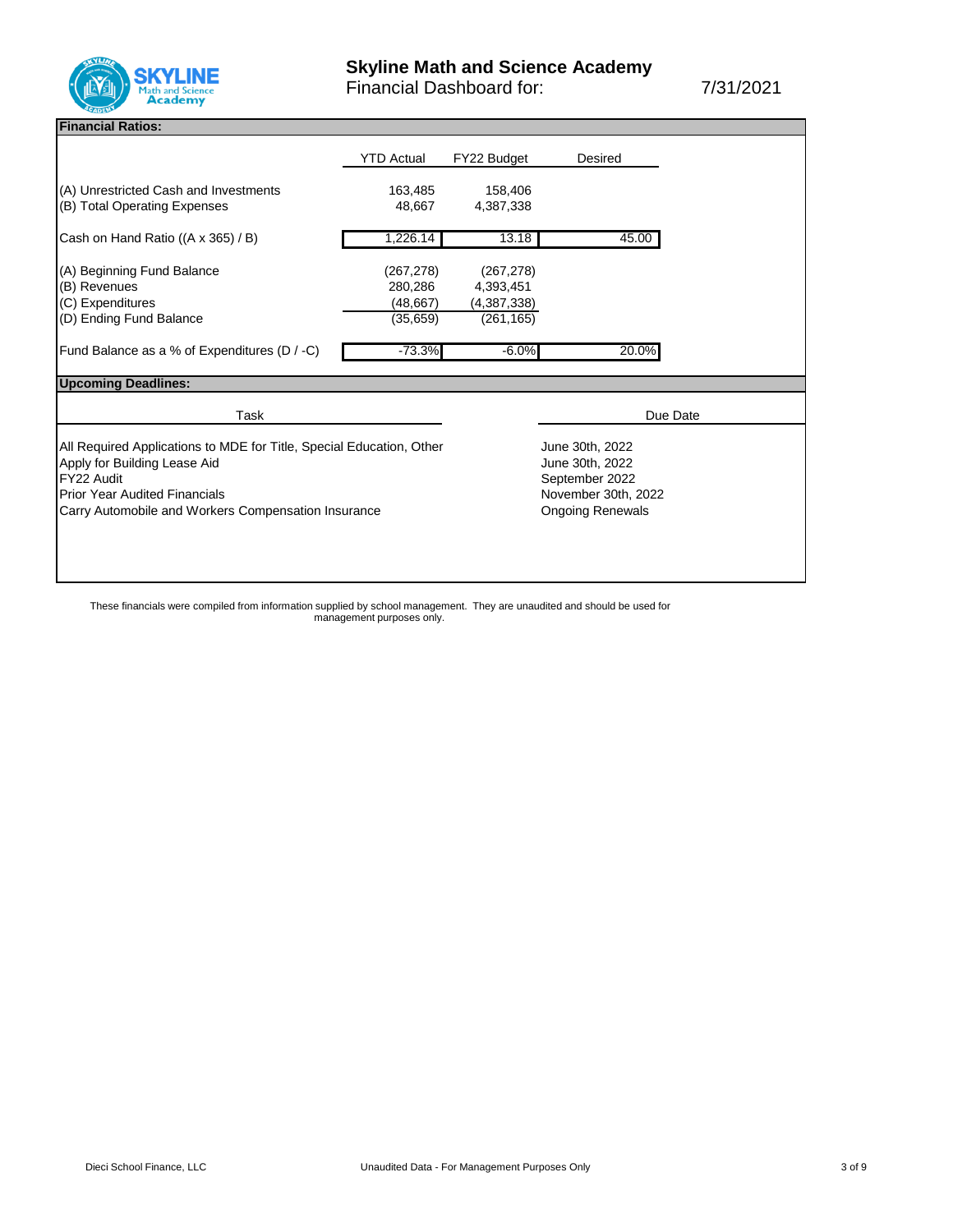### **Skyline Math and Science Academy Balance Sheet 7/31/2021**

|                                                                                                                                                                                                                         | <b>General</b><br><b>Education</b><br><b>Fund</b> | Food<br><b>Services</b><br><b>Fund</b> | <b>Fixed</b><br><b>Assets</b> |                              |
|-------------------------------------------------------------------------------------------------------------------------------------------------------------------------------------------------------------------------|---------------------------------------------------|----------------------------------------|-------------------------------|------------------------------|
| <b>Descriptions</b><br><b>Assets</b>                                                                                                                                                                                    |                                                   |                                        |                               | <b>Total</b>                 |
|                                                                                                                                                                                                                         |                                                   |                                        |                               |                              |
| <b>Current Assets</b>                                                                                                                                                                                                   |                                                   |                                        |                               |                              |
| Checking Account - Western Bank                                                                                                                                                                                         | 142,824                                           | 20,661                                 |                               | 163,485                      |
| Savings Account - Western Bank                                                                                                                                                                                          |                                                   |                                        |                               |                              |
| <b>Accounts Receivable</b>                                                                                                                                                                                              |                                                   |                                        |                               |                              |
| Due from State                                                                                                                                                                                                          | 30,969                                            |                                        |                               | 30,969                       |
| Due from Federal                                                                                                                                                                                                        | 24,003                                            |                                        |                               | 24,003                       |
| <b>Estimated Audit Accrual</b>                                                                                                                                                                                          |                                                   |                                        |                               |                              |
| Prepaids                                                                                                                                                                                                                |                                                   |                                        |                               |                              |
| <b>Total Current Assets</b>                                                                                                                                                                                             | 197,796                                           | 20,661                                 | $\blacksquare$                | 218,457                      |
| <b>Fixed Assets</b>                                                                                                                                                                                                     |                                                   |                                        |                               |                              |
| Land                                                                                                                                                                                                                    |                                                   |                                        |                               |                              |
| Improvements                                                                                                                                                                                                            |                                                   |                                        |                               |                              |
| <b>Buildings</b>                                                                                                                                                                                                        |                                                   |                                        |                               |                              |
| Equipment                                                                                                                                                                                                               |                                                   |                                        |                               |                              |
| <b>Construction in Progress</b>                                                                                                                                                                                         |                                                   |                                        |                               |                              |
| <b>Accum Depr Buildings</b>                                                                                                                                                                                             |                                                   |                                        |                               |                              |
| Accum Depr On Equip.                                                                                                                                                                                                    |                                                   |                                        |                               |                              |
| <b>Total Fixed Assets</b>                                                                                                                                                                                               |                                                   |                                        |                               |                              |
| <b>Total Assets</b>                                                                                                                                                                                                     | 197,796                                           | 20,661                                 | ä,                            | 218,457                      |
| <b>Liabilities &amp; Fund Balance</b><br><b>Current Liabilities</b><br>Short-Term Debt<br><b>Accounts Payable</b><br><b>Health Deduction</b><br><b>LegalSheild Deduction</b><br><b>Dental Deduction</b>                 | 65,205<br>(905)<br>$\overline{2}$<br>762          | 41,084                                 |                               | 106,289<br>(905)<br>2<br>762 |
| Salaries/FICA Payable                                                                                                                                                                                                   | 109,702                                           |                                        |                               | 109,702                      |
| Net Pay Payable                                                                                                                                                                                                         |                                                   |                                        |                               |                              |
| Life, LTD, STD Deduction                                                                                                                                                                                                | 957                                               |                                        |                               | 957                          |
| TRA, PERA, Child Support Payable Liability                                                                                                                                                                              | 18,125                                            |                                        |                               | 18,125                       |
| <b>Total Current Liabilities</b>                                                                                                                                                                                        | 193,848                                           | 41,084                                 | $\overline{a}$                | 234,932                      |
|                                                                                                                                                                                                                         |                                                   |                                        |                               |                              |
| <b>Fund Balance</b>                                                                                                                                                                                                     |                                                   |                                        |                               |                              |
| <b>Investment Fixed Assets</b>                                                                                                                                                                                          |                                                   |                                        |                               |                              |
| Unassigned Fund Balance - 6/30/2021                                                                                                                                                                                     | (248, 138)                                        |                                        |                               | (248, 138)                   |
| Nonspendable Fund Balance                                                                                                                                                                                               | 19,184                                            |                                        |                               | 19,184                       |
| <b>Restricted Fund Balance</b>                                                                                                                                                                                          |                                                   | (19, 140)                              |                               | (19, 140)                    |
| Net Income/(Loss) - FY22                                                                                                                                                                                                | 232,903                                           | (1, 283)                               |                               | 231,619                      |
| <b>Total Fund Balance</b>                                                                                                                                                                                               | 3,948                                             | (20, 423)                              |                               | (16, 475)                    |
| <b>Total Liabilities &amp; Fund Balance</b>                                                                                                                                                                             | 197,796                                           | 20,661                                 | ٠                             | 218,457                      |
| <b>State Holdback Calculation:</b><br>** Total Fiscal Year School Budgeted State Revenues<br>Prorated Fiscal Year-to-Date (1 of 12 months)<br>Total Fiscal Year-to-Date Budget (July 2021)<br>State Holdback Percentage |                                                   | 3,866,628<br>8%<br>309,330<br>10%      |                               |                              |
| <b>Total Estimated Year-to-Date Holdback</b>                                                                                                                                                                            |                                                   | 30,933                                 |                               |                              |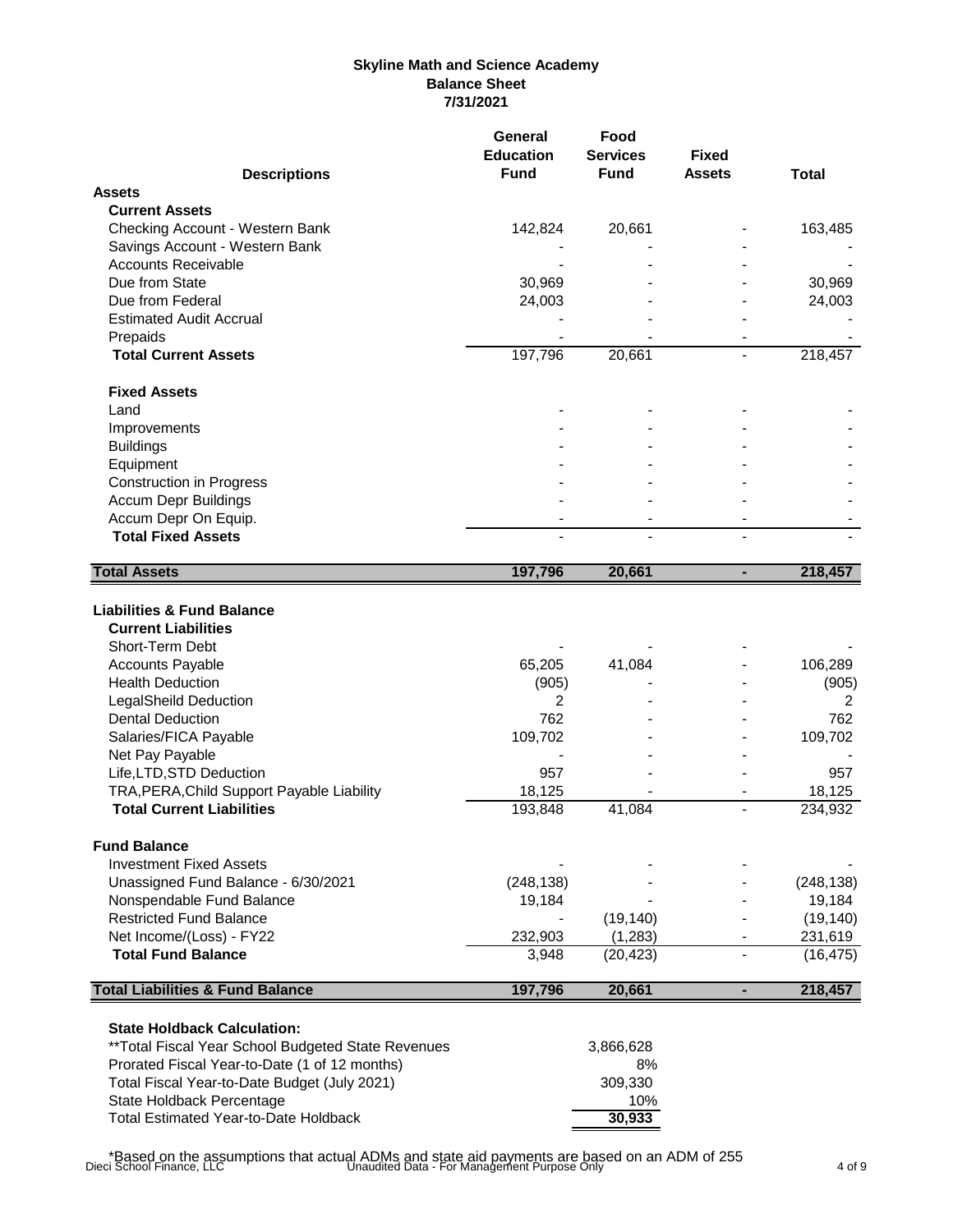### **Skyline Math and Science Academy Summary Income Statement For Period Ending July 31, 2021**

|                                          | <b>Month</b>    | Year-To-Date    | <b>FY22 Original</b>     | $%$ of        |
|------------------------------------------|-----------------|-----------------|--------------------------|---------------|
|                                          | <b>Activity</b> | <b>Activity</b> | <b>Budget</b>            | <b>Budget</b> |
|                                          |                 | <b>ADM</b>      | 250.00                   |               |
|                                          |                 | <b>PPU</b>      | 250.00                   |               |
| <b>GENERAL FUND 01</b>                   |                 |                 |                          |               |
| <b>REVENUES</b>                          |                 |                 |                          |               |
| <b>State Revenue</b>                     |                 |                 |                          |               |
| <b>Endowment Fund Apportionment</b>      |                 |                 | 8,085                    | 0%            |
| <b>General Education Aid</b>             | 280,286         | 280,286         | 2,717,400                | 10%           |
| Literacy Incentive Aid                   |                 |                 |                          | N/A           |
| Lease Aid                                |                 |                 | 328,500                  | 0%            |
| Long-term Facilities Maintenance Charter |                 |                 | 33,000                   | 0%            |
| <b>State Special Education</b>           |                 |                 | 779,643                  | 0%            |
| <b>State Special Education</b>           |                 |                 |                          | N/A           |
| <b>Total State Revennue</b>              | 280,286         | 280,286         | 3,866,628                | 7%            |
|                                          |                 |                 |                          |               |
| <b>Federal Revenue</b>                   |                 |                 |                          |               |
| <b>GEER Funds</b>                        |                 |                 |                          | N/A           |
| <b>CRF Grant</b>                         |                 |                 |                          | N/A           |
| Title I                                  |                 |                 | 99,116                   | 0%            |
| Title II                                 |                 |                 | 13,165                   | 0%            |
| Title III                                |                 |                 | 33,199                   | 0%            |
| <b>Federal Special Education</b>         |                 |                 | 16,144                   | 0%            |
| Title IV                                 |                 |                 | 10,000                   | 0%            |
| Federal CSP Implementation I Reveue      |                 | $\overline{a}$  |                          | N/A           |
| <b>Total Federal Revenue</b>             |                 | ٠               | 171,623                  | $0\%$         |
| <b>Estimated Audit Accrual</b>           |                 |                 |                          |               |
|                                          |                 |                 |                          |               |
| <b>Other Revenue</b>                     |                 |                 | $\overline{\phantom{0}}$ | N/A           |
| <b>Third Party Billing</b>               |                 |                 | $\blacksquare$           | N/A           |
| Donations                                |                 |                 |                          | N/A           |
| Miscellaneous Revenue                    |                 |                 | $\overline{a}$           | N/A           |
| <b>Total Other Revenue</b>               |                 |                 |                          | N/A           |
|                                          |                 |                 |                          |               |
| <b>TOTAL REVENUES</b>                    | 280,286         | 280,286         | 4,038,251                | 7%            |

**Contract Contract**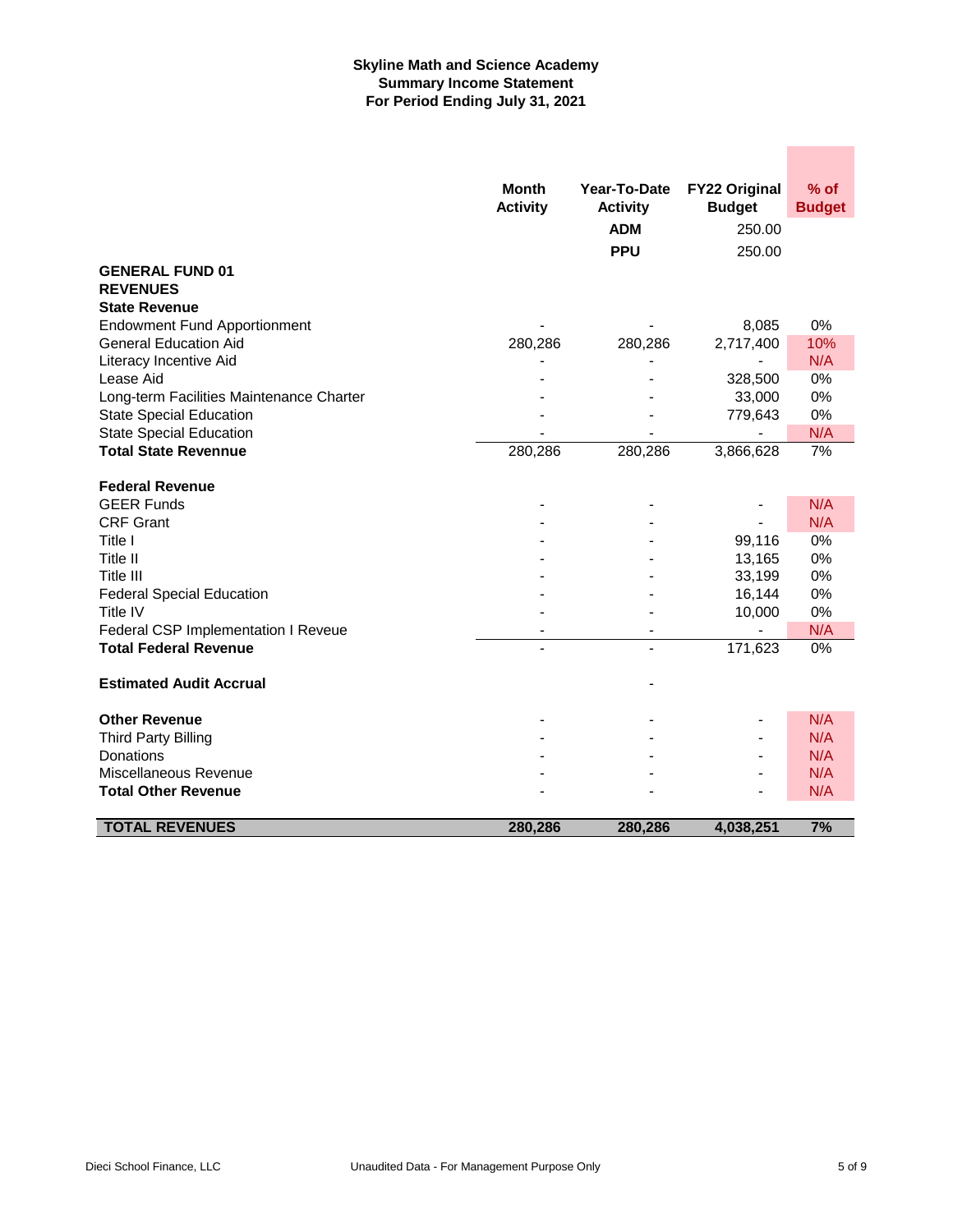### **Skyline Math and Science Academy Summary Income Statement For Period Ending July 31, 2021**

|                                      | Month           | Year-To-Date    | <b>FY22 Original</b> | % of             |
|--------------------------------------|-----------------|-----------------|----------------------|------------------|
|                                      | <b>Activity</b> | <b>Activity</b> | <b>Budget</b>        | <b>Budget</b>    |
|                                      |                 | <b>ADM</b>      | 250.00               |                  |
| <b>EXPENDITURES</b>                  |                 |                 |                      |                  |
| <b>Administration</b>                |                 |                 |                      |                  |
| Salaries/Wages                       | 11,531          | 11,531          | 344,202              | 3%               |
| <b>Benefits</b>                      | 3,160           | 3,160           | 90,785               | 3%               |
| <b>Purchased Services</b>            | 748             | 748             | 172,000              | 0%               |
| Supplies/Materials                   | 2,656           | 2,656           | 34,000               | 8%               |
| Dues/Memberships                     |                 |                 | 62,700               | 0%               |
| <b>Total Administration</b>          | 18,096          | 18,096          | 703,686              | 3%               |
| <b>General Education</b>             |                 |                 |                      |                  |
| Salaries/Wages                       | 9,075           | 9,075           | 861,916              | 1%               |
| <b>Benefits</b>                      | 1,451           | 1,451           | 268,787              | 1%               |
| <b>Purchased Services</b>            | 100             | 100             | 40,000               | 0%               |
| Supplies/Materials                   | 12,022          | 12,022          | 113,260              | 11%              |
| <b>Total General Education</b>       | 22,648          | 22,648          | 1,283,964            | 2%               |
| <b>State Special Education</b>       |                 |                 |                      |                  |
| Salaries/Wages                       | 2,475           | 2,475           | 546,793              | 0%               |
| <b>Benefits</b>                      | 384             | 384             | 117,615              | 0%               |
| <b>Purchased Services</b>            |                 |                 | 35,250               | 0%               |
| Supplies/Materials                   |                 | $\blacksquare$  | 7,500                | 0%               |
| <b>Total State Special Education</b> | 2,859           | 2,859           | 707,159              | $\overline{0\%}$ |
| <b>Federal Funds</b>                 |                 |                 |                      |                  |
| Title I                              |                 |                 | 99,116               | 0%               |
| Title II                             |                 |                 | 13,165               | 0%               |
| Title III                            |                 |                 | 16,144               | 0%               |
| Title IV                             |                 |                 | 10,000               | 0%               |
| <b>Federal Special Education</b>     | 1,227           | 1,227           | 33,199               | 4%               |
| <b>Early Intervening Services</b>    |                 |                 | $\frac{1}{2}$        | N/A              |
| Corona Relief Funds                  |                 |                 | $\blacksquare$       | N/A              |
| <b>CARES Money</b>                   |                 |                 |                      | N/A              |
| <b>Total Federal Funds</b>           | 1,227           | 1,227           | 171,623              | 1%               |
| <b>Instructional Support</b>         |                 |                 |                      |                  |
| Salaries/Wages                       |                 |                 | 30,000               | 0%               |
| <b>Benefits</b>                      |                 |                 | 4,759                | 0%               |
| <b>Purchased Services</b>            | $\blacksquare$  | $\blacksquare$  |                      | N/A              |
| <b>Total Instructional Support</b>   |                 | ä,              | 34,759               | $0\%$            |

 $\mathcal{L}^{\text{max}}_{\text{max}}$  , and  $\mathcal{L}^{\text{max}}_{\text{max}}$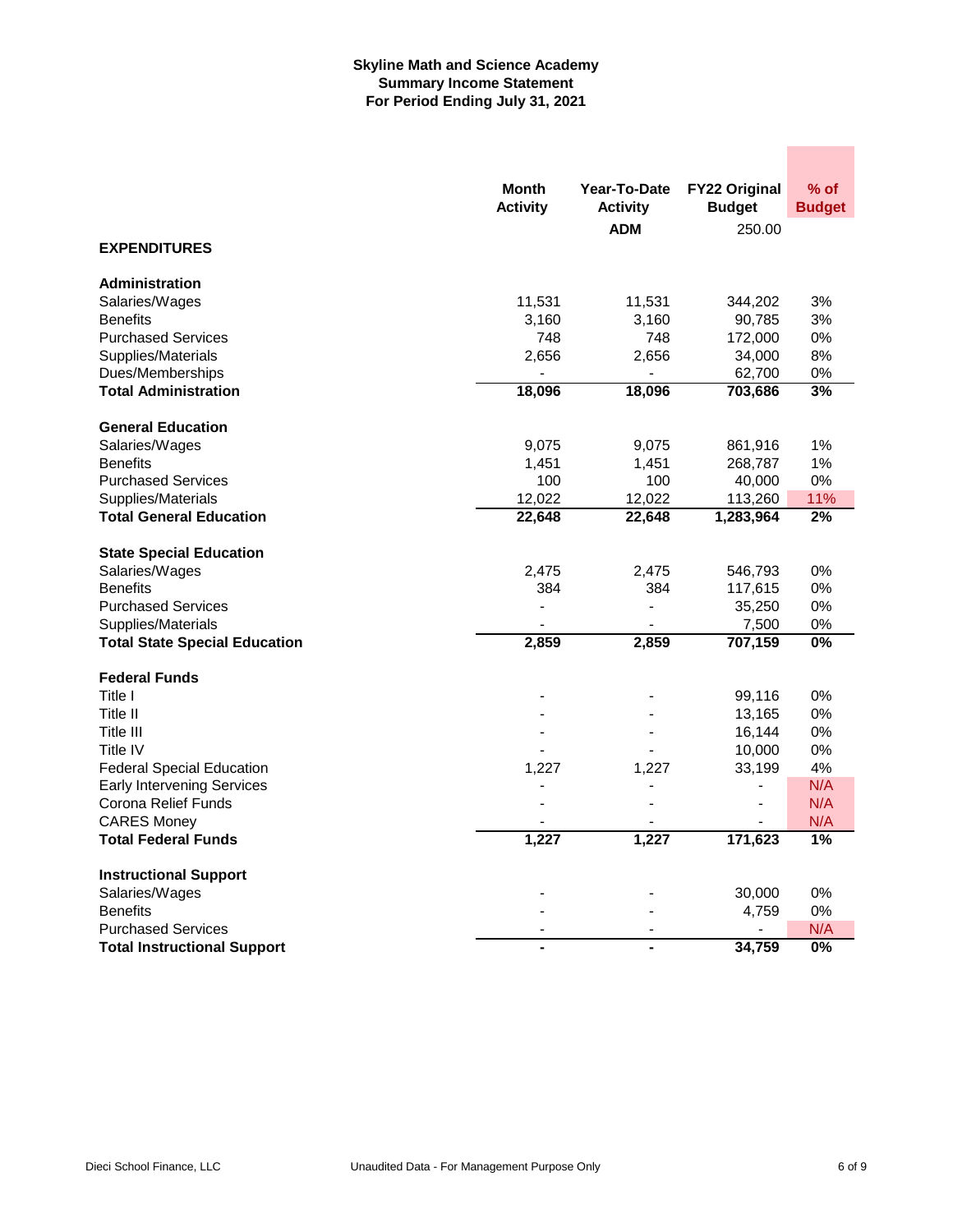### **Skyline Math and Science Academy Summary Income Statement For Period Ending July 31, 2021**

|                                                          | <b>Month</b><br><b>Activity</b> | Year-To-Date<br><b>Activity</b><br><b>ADM</b> | <b>FY22 Original</b><br><b>Budget</b><br>250.00 | $%$ of<br><b>Budget</b> |
|----------------------------------------------------------|---------------------------------|-----------------------------------------------|-------------------------------------------------|-------------------------|
| <b>Student Support Services</b>                          |                                 |                                               |                                                 |                         |
| Transportation                                           |                                 |                                               | 487,375                                         | 0%                      |
| <b>Health Supplies</b>                                   |                                 |                                               | 1,000                                           | 0%                      |
| <b>Total Student Support Services</b>                    |                                 |                                               | 488,375                                         | $\overline{0\%}$        |
| <b>Operations and Maintenance</b>                        |                                 |                                               |                                                 |                         |
| <b>Purchased Services</b>                                |                                 |                                               | 101,500                                         | 0%                      |
| <b>Building Lease</b>                                    |                                 |                                               | 496,172                                         | 0%                      |
| Supplies/Materials                                       |                                 |                                               | 9,900                                           | 0%                      |
| <b>Total Operations and Maintenance</b>                  |                                 |                                               | 607,572                                         | $\overline{0\%}$        |
| <b>Other Finance Uses</b>                                |                                 |                                               |                                                 |                         |
| Insurance                                                | 2,553                           | 2,553                                         | 35,000                                          | 7%                      |
| <b>Total Finance Uses</b>                                | 2,553                           | 2,553                                         | 35,000                                          | 7%                      |
| <b>TOTAL EXPENDITURES</b>                                | 47,383                          | 47,383                                        | 4,032,138                                       | 1%                      |
| <b>GENERAL FUND 01 - NET INCOME(LOSS)</b>                | 232,903                         | 232,903                                       | 6,113                                           |                         |
| <b>FOOD SERVICES FUND 02</b><br><b>REVENUES</b>          |                                 |                                               |                                                 |                         |
| <b>State Revenue</b>                                     |                                 |                                               |                                                 | N/A                     |
| <b>Federal Revenue</b><br><b>Estimated Audit Accrual</b> |                                 |                                               | 330,000                                         | 0%<br>N/A               |
| Interfund Transfer                                       |                                 |                                               | 25,200                                          | 0%                      |
|                                                          |                                 |                                               |                                                 |                         |
| <b>TOTAL REVENUES</b>                                    | ۰                               | ٠                                             | 355,200                                         | 0%                      |
| <b>EXPENDITURES</b>                                      |                                 |                                               |                                                 |                         |
| Salaries/Wages                                           | 1,115                           | 1,115                                         | 49,063                                          | 2%                      |
| <b>Benefits</b>                                          | 169                             | 169                                           | 8,638                                           | 2%                      |
| <b>Purchased Services</b>                                |                                 |                                               | 13,500                                          | 0%                      |
| Supplies/Materials                                       |                                 | $\blacksquare$                                | 284,000                                         | 0%                      |
| <b>TOTAL EXPENDITURES</b>                                | 1,283                           | 1,283                                         | 355,200                                         | 0%                      |
| FOOD SERVICE FUND 02 - NET INCOME(LOSS)                  | (1, 283)                        | (1, 283)                                      |                                                 |                         |
| <b>ALL FUNDS - NET INCOME(LOSS)</b>                      | 231,619                         | 231,619                                       | 6,113                                           |                         |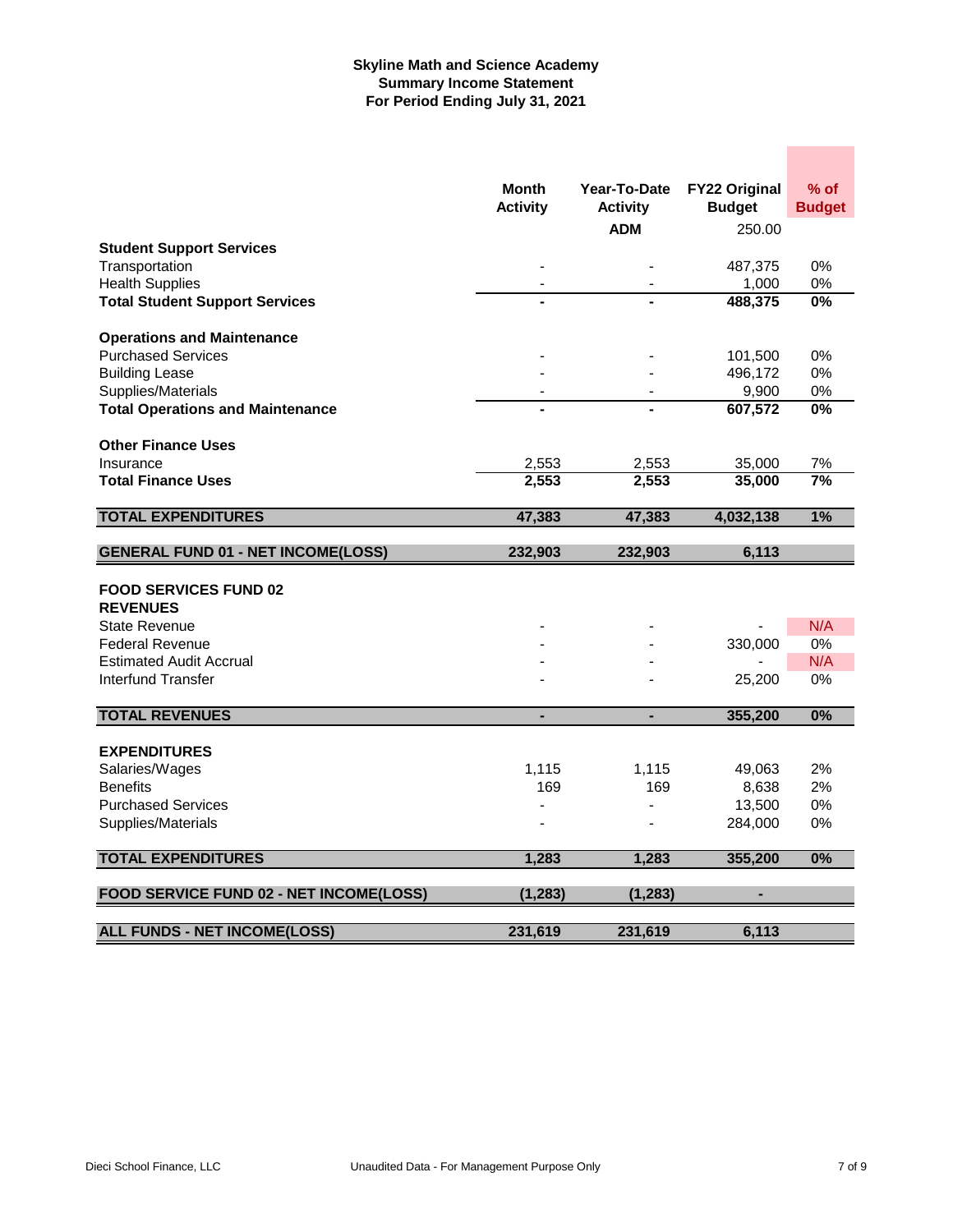#### **Skyline Math and Science Academy Payment Register - July 2021 Fiscal Year 2021 - 2022**

**CHECK DENDOR INVOICE DESCRIPTION CHECK NUMBER AMOUNT Payroll**<br>7/2/2021 7/2/2021 Payroll Payroll Net Pay 71,170.78 7/20/2021 Payroll **Regular Checks**<br>7/6/2021 Baley Transportation<br>7/6/2021 Business Essentials 7/6/2021 Baley Transportation April & May Regular & SpEd Transportation 8386 27,650.00 7/6/2021 Business Essentials Office, Cleaning & Maintenance Supplies, Face Masks, Hand Sanitizers & Social Distancing Barriers 8387 7,538.68 7/16/2021 SOS Transportation Inc May Transportation - SpEd 8389 11,200.00 7/23/2021 Anna DeHerder Classroom Supplies 8390 200.00 7/23/2021 Erik J. Notch May STEM Classes 8391 1,500.00 7/23/2021 LegalShield June Insurance Companies Lune Insurance Companies Lune Insurance Companies Lune 17/23/<br>7/23/2021 Metropolitan Life Insurance Company July Premiums - Life, AD&D, LTD & Dental 7/23/2021 Metropolitan Life Insurance Company July Premiums - Life, AD&D, LTD & Dental 8394 1,116.76<br>7/23/2021 ProCare Therapy SpEd Teacher Subs<br>7/23/2021 Waste Management Corp Services Trash Services 8396 2,171.03 ProCare Therapy SpEd Teacher Subs 8395 11,424.00<br>
Waste Management Corp Services Trash Services 8396 8396 2.171.03 7/23/2021 Waste Minitery Terms of Trash Services<br>7/23/2021 Waste Management Corp Services Trash Services 8396 2,171.03<br>7/23/2021 Yup 1993/2021 Waste Math Tutoring Licenses 7/1/21 - 6/30/22 8397 500.00 7/23/2021 Yup 19th Math Tutoring Licenses 7/1/21 - 6/30/22<br>7/23/2021 Yup 19th Unlimited Math Tutoring Licenses 7/1/21 - 6/30/22<br>7/26/2021 Manuel Ortega Cleaning 19th June Cleaning Services 8398 6,000.00 Manuel Ortega Cleaning **Wires**<br>7/1/2021 7/1/2021 Cub Foods Bottled Water WX 33.90 7/1/2021 PreferredOne Insurance Company July Health Insurance WX 11,655.17 7/2/2021 Como Zoo Field Trip Fees WX 99.63 The Treasury FICA WX 20,747.24<br>
7/2/2021 Dept. of the Treasury FICA FICA WX 20,747.24<br>
7/2/2021 MN DEPT OF REVENUE MN Taxes WX 3,293.61 ...<br>7/2/2021 MN DEPT OF REVENUE MINTaxes MX 3,293.61<br>7/2/2021 PERA PERA PERA PERA WX 4.405.60 7/2/2021 PERA PERA WX 4,405.60 7/2/2021 TRA TRA WX 9,378.26 7/5/2021 Dept. of the Treasury 7/5/21 Over Payment WX 4,275.52 HP Computers 7/6/2021 Best Buy Computers WX 1,610.60 7/7/2021 STATE OF MN Child Support WX 255.00 The Theorem 20021 American National Bank Account Analysis Charge MX 60.02<br>17/9/2021 The Hanover Insurance Group Insurance Insurance MX 2,553.40 7/16/2021 The Hanover Insurance Group Insurance Theory Insurance Changes and MX 2,553.40<br>1916 1917 T-Mobile WX 191.66 7/19/2021 T-Mobile Phone Services WX 191.66 .<br>1/20/2021 Dept. of the Treasury FICA FICA FICA WX 4,703.00<br>1/20/2021 Dept. of the Treasury FICA FICA FICA WX 11,437.44 7/20/2021 Dept. of the Treasury FICA WX 11,437.44 MN DEPT OF REVENUE MN Taxes<br>The MN Taxes MN DEPT OF REVENUE MN Taxes 7/20/2021 MN DEPT OF REVENUE MN Taxes WX 729.01 7/20/2021 PERA PERA WX 2,716.10 7/20/2021 PERA PERA WX 1,146.27 7/20/2021 TRA TRA WX 5,802.21 7/20/2021 TRA TRA WX 2,535.73 7/21/2021 SOS Office Furniture Office Furniture WX 1,587.55 Child Support 7/22/2021 Office Depot Office Supplies WX 311.38 7/25/2021 Best Buy Computers WX 892.44 7/28/2021 Best Buy Computers WX 891.20 7/28/2021 Office Max Office Chair & Supplies WX 453.64  **297,894.90 Total July 2021 Disbursements**

**V = Void Check**

**\*= Break in sequence**